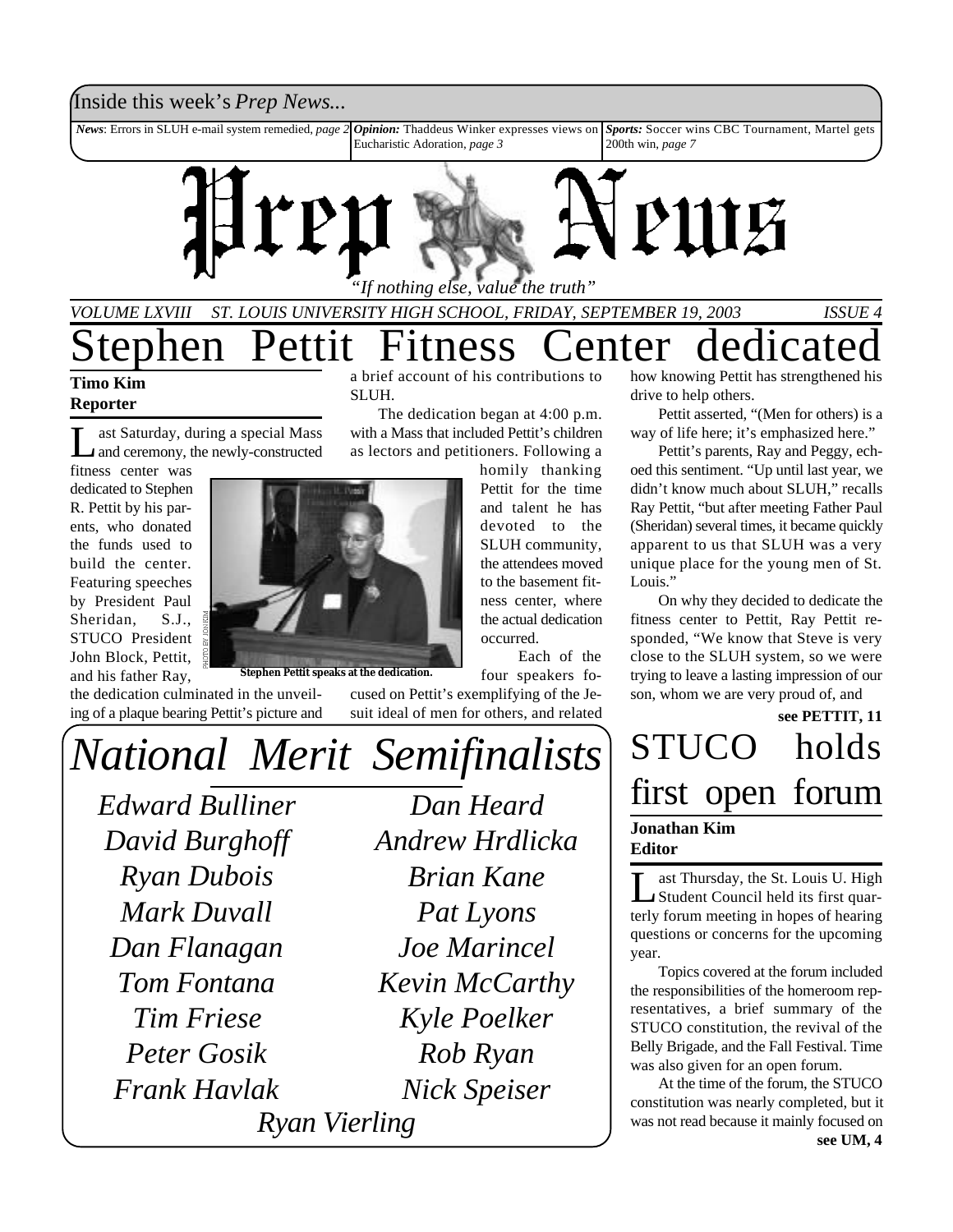# $\frac{2}{2}$  September 19, 2003 News September 19,<br>date botched on SLUH calend

### **Tom Fontana Core Staff**

E ver since the Egyptian king Ptolemy<br>III added an extra day that recurred  $\overline{\mathbf{r}}$  ver since the Egyptian king Ptolemy every four years to Egypt's 365 day calendar to equal a complete solar year of 365 and 1/4 days, humanity has used its ingenuity to solve the calendrical conundrums and date discrepancies that have plagued mankind since the advent of civilization. St. Louis U. High recently rectified an anomaly of its own regarding the erroneous report of the date of this year's PSAT.

SLUH traditionally schedules first quarter exams so that the PSAT falls on the Tuesday of exam week. According to the school calendar, this year was to be no exception until it was discovered last Thursday that the PSAT is actually set to take place on Tuesday, Oct. 21, which is the Tuesday after exam week.

Assistant Principal for Student Wel-

### fare Eric Clark, whose office was responsible for printing the calendar, claimed that he was only printing the dates given to him. "I get all the dates from various constituents around the school," said Clark.

However, it remains unclear who gave Clark the incorrect test date. Though the counseling department is generally most involved with standardized testing, department chair Ken McKenna claimed that this year the counseling department did not give Clark the PSAT date. McKenna said, "(The counseling department) supplied dates dealing with college visits and parent meetings, but not the PSAT." He continued, "(The counseling department has) taken responsibility to supply and check the (PSAT) dates in the future."

McKenna speculated as to the cause of the incorrect date, which is nationally standardized and readily available. He

# E-mail problems resolved

### **Greg Fox Core Staff**

L ast week the Internet was not operat-<br>ling at school, and this week the east week the Internet was not operatmail system was not working with external e-mail accounts, though it was working with internal accounts. Both are negative side-effects from St. Louis U. High's switch from its old internet service provider (ISP), to its new ISP, XO Communications.

Though it is not known exactly when the e-mail system went down, Director of Communications Joe Patke estimated that it went down one to two weeks ago. "It was not down the whole time. We had periods when it worked and periods when it did not," said Patke. He described the email's performance as "unreliable for somewhere from one to two weeks."

Principal Mary Schenkenberg decided to convene a group of consultants to determine the problem with the e-mail server. Advisor to the President Robert Bannister, who formerly held Schenkenberg's position, called in computer consultant Tom McGee. Also at the meeting were Computer Manager Bob

Overkamp, Assistant Principal for Academics Mark Michalski, Vice President for Advancement Thom Digman, Patke, and another consultant, Verne Matter.

"We needed to bring the people together that could find the solution, and we did," said Schenkenberg. "They worked well together."

The group determined that settings in the mail server left over from the old ISP had not been changed since the school switched ISP's. Overkamp set to fixing the problem himself yesterday.

"A few settings, some of which had been made years ago...identified some internet addresses as important contact points, and it turned out that...those sites no longer had anything to do with what they needed to do," explained Overkamp.

Overkamp finished his repairs on the mail server at 2:30 p.m. Wednesday. The entire repair, including the consulting, was accomplished at what Schenkenberg considered a "very reasonable cost."

Schenkenberg commented on the entire situation, saying, "a lot of people worked really hard to fix the problem." Neither Patke nor Overkamp foresee any problems in the immediate future.

said, "It seems more like an error of omission than an error of commission.... Someone made an assumption that the date was correct because it was marked down during exam week and didn't check up on it."

The error has caused necessary schedule adjustments for both exam week and the following week. On Monday, Oct. 13, which was originally scheduled as the first day of exams, SLUH will now be on a half-day schedule. First quarter exams will take place on Tuesday, Wednesday, and Thursday of that week. On the following Tuesday, Oct. 21, sophomores and juniors will take the PSAT. Freshmen and seniors do not have classes that day.

McKenna added, "The counseling department is trying to get the word (about the new PSAT date) out through a mailing and on (SLUH's) webpage." McKenna concluded by citing an advantage of the new schedule. He said, "Now (sophomores and juniors) won't have to prepare for exams and the PSAT at the same



*prepnews@sluh.org*

### Volume LXVIII, Issue 4

**Editor-in-Chief:** Brian Kane **Sports Editor:** Dave Mueller **Editor:** Jonathan Kim **Features Editor:** Charlie Hall **Assistant Editor:** Brian Fallon **Assistant Sports Editor:** Pat Meek **Core Staff:** Tom Fontana, Greg Fox, Tim Huether **Computer Consultant:** Mr. Bob

Overkamp, Mr. Tim Rittenhouse

**Moderator:** Mr. Steve Missey

**Advisors:** Mr. Frank Kovarik, Mr. Chris Schaeffer

#### **Artist**: Greg Leibach

The *Prep News* is a student publication of St. Louis University High school. Copyright ©2003 St. Louis University High School *Prep News.* No material may be reprinted without the permission of the moderators and editors.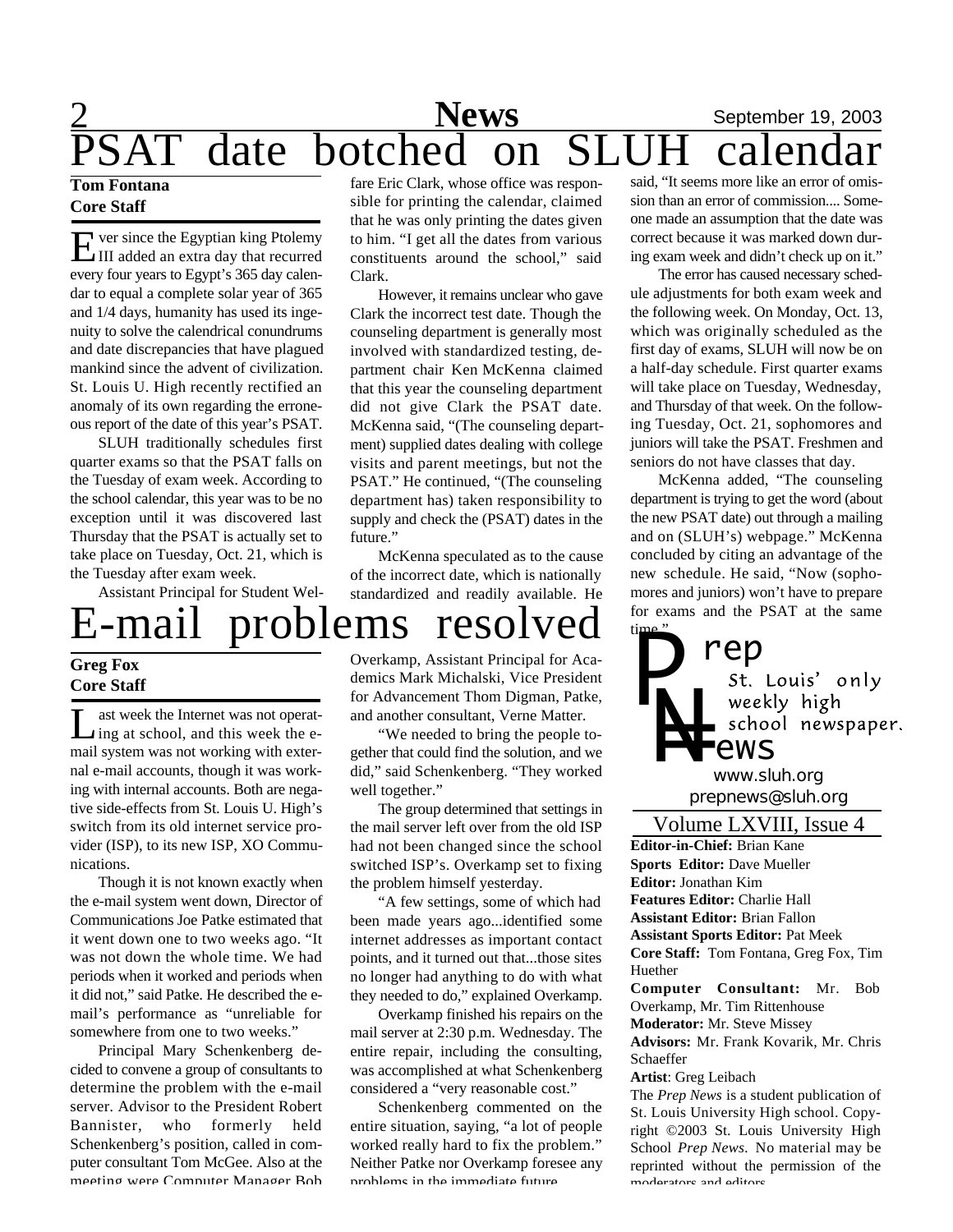# **September 19, 2003 Opinion** 3

# LETTERS TO THE EDITORS

Winker addresses Eucharistic Adoration

To the Editors:

I have been to adoration a lot in the past year. I was at Steubenville Youth Conference St. Louis over the summer, and we had adoration on both Friday and Saturday night. The Steubenville Conference is a nation-wide annual meeting of teenagers and adult group leaders that includes talks, prayer, and music. It is held all over the country during different weekends. I went to adoration the Friday after the conference at my parish. I have been going to adoration on the first Wednesday of every month at Immacolata Parish. I went to Inspiration this past Saturday, September 13, and there was adoration at the closing concert. Inspiration is the Life Teen Tour, which is similar to the Steubenville Conference, though it only includes St. Louis youth groups as opposed to youth groups from accross the nation. But the thing is, this hasn't been enough. Once a month isn't enough. With no time after practice to go on Fridays, I need more time with Christ.

I feel that Eucharistic Adoration is the coolest thing about being Catholic. It is so powerful, whether you are with hundreds of teenagers or all alone in a church. It isn't the music in the background with hundreds of teenagers singing with all their heart or the dead silence in the almost empty church. It is the fact that Jesus Christ is present on the altar. The monstrance isn't just a fancy gold holder with a piece of unleavened bread in it, it is





**-George Caputa, '05**

## Moramarco urges school to promote inclusive language

To the Editors:

Many people in today's Catholic Church refer to God as if God is a man. Throughout history, men have always referred to God as male because they believed males to be the dominant sex. But this, of course, is not really the case. Accordingly, the language in our liturgies should be inclusive, so as not to offend those in the congregation who believe God has no gender. I am writing this letter so that, as a Catholic institution, SLUH might begin to keep stride with the times and begin using inclusive language. If SLUH prides itself on keeping up to date in all areas like technology, art, and curriculum, then we should keep our theology department and celebration of liturgy up to date as well.

I was first introduced to the use of inclusive language at my parish, St. Cronan's, about three years ago. At first it was hard to get used to, but now it comes naturally, without a second thought. It was difficult for me to change my language because I didn't agree with it, but as time passed, I realized how right it was. It took some time for me to develop a pattern of using inclusive language in all of my speech because the old way had been so ingrained in me.

Assistant Principal for Student Welfare Eric Clark tells each of us every year how to respect women. Using inclusive language would be the ultimate act of respect: to show all women that SLUH recognizes them as the equals of men that they truly are. There are already too many male chauvinists; we don't need to boost their egos any further by continuing the archaic language of our liturgies. This archaic language somehow implies that men are superior. In this day and age, should we really say that men are better? To say that men are better than women is vile. Women have struggled to show themselves to be men's equal. We certainly see it here at SLUH. How can we continue to invite our mothers to celebrate liturgies with us and not be sensitive to them by the language we use? How do our women faculty and staff feel every time they are referred to as "mankind?"

I propose now that we begin using inclusive language in the classroom and in the chapel. There are many men, women, teachers, and priests that agree with me on this issue. I was surprised, actually, to find how many women were offended by the use of non-inclusive language. It may take some time, but in the end, we will be doing a great service to ourselves and our community by broadening our minds. If SLUH really produces "Men for Others," let us show by all of our words that we do not ever mean to exclude those "others" who are women.

Sincerely, Michael Moramarco '06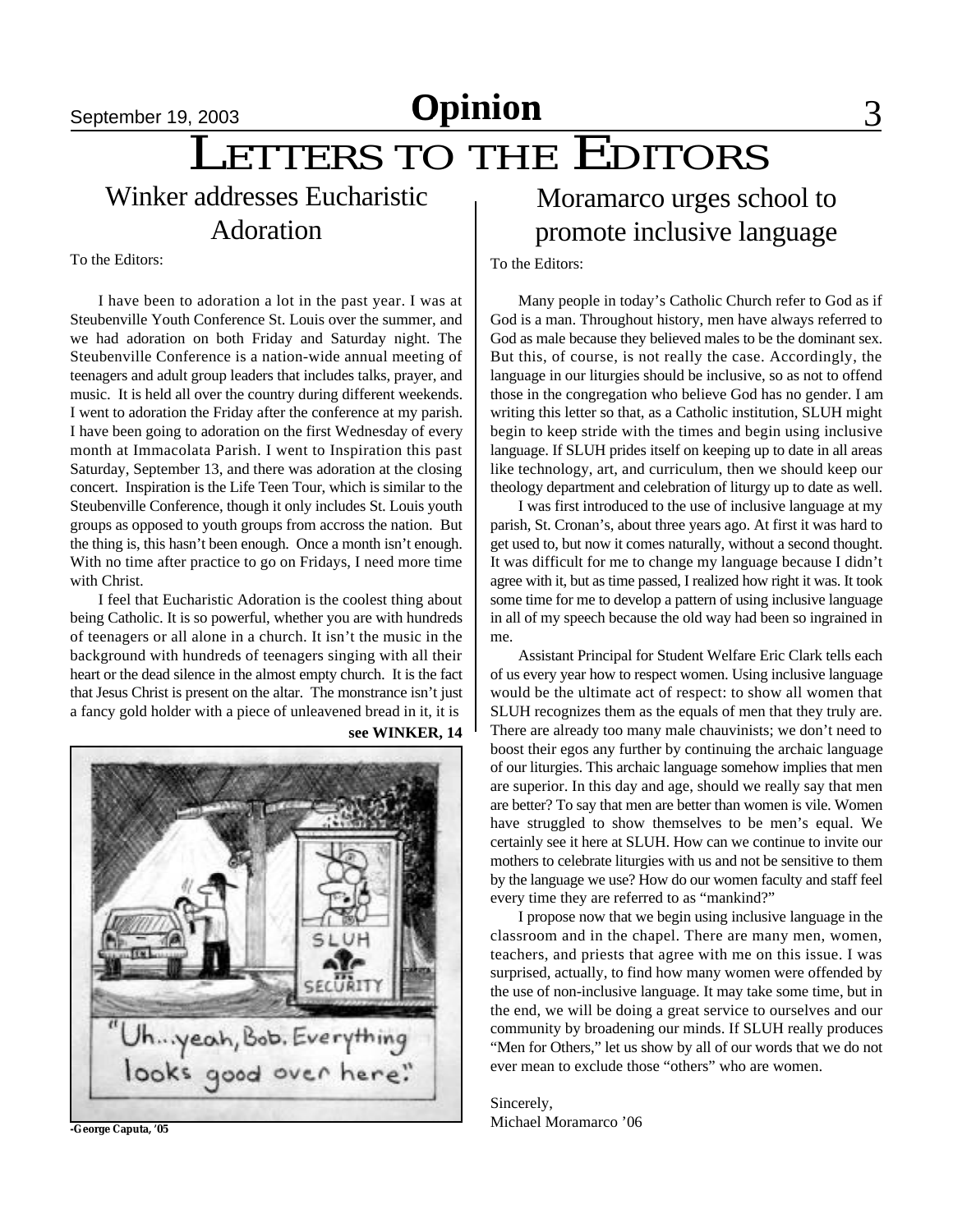# UM

(from 1)

outlining STUCO duties. However, president John Block stated once the constitution is completed, anyone interested can read it individually.

Before deciding to reinstate Belly Brigades, STUCO brought up the purposes and rules governing the new Belly Brigades. This year, Assistant Principal for Student Welfare Eric Clark will inspect each brigadier for the proper attire before the brigadier runs in the brigade.

STUCO concluded the formal part of the meeting by announcing the Fall Festival, scheduled before the SLUH-Chaminade soccer game on Oct. 25 at 2 p.m. Festivities will include a street hockey tournament in the morning accompanied by several SLUH band performances, video games, and foosball. STUCO has rented out Tropicana Bowling Alley for groups of six people to "cosmic bowl" in 52 lanes after the game.

After all the topics were covered, STUCO opened up the meeting to the open forum with what little time was left. The water polo team raised the first issue, regarding the scheduling of the Fall Ball.

"We (the water polo team) were wondering," said captain Colin Tyrrell, "why the most successful team in the history of SLUH has Fall Ball scheduled on its state game night."

STUCO members responded that a contract was signed and a down payment made last May in order to reserve a time with the facility. STUCO had previously changed the date of the Fall Ball because of a football conflict. Since the football team's schedule was on the calendar that STUCO used and the water polo team's schedule was not, STUCO could not have considered the state game when it planned for the Fall Ball. Furthermore, STUCO was able to change the date for football because they did not yet have a contract or a down payment.

The water polo team still disagreed with this explanation, and eventually Clark stepped in to stop the argument.

Some students also raised the issue of STUCO's relationship to the administration as the elected representatives of the student body, regarding how much say

STUCO has in administrative decisions.

Block responded, "The big thing is that we only can have as much voice as we are given. Part of it is that we are the student government, not the administration. Ideally we would have more involvement in (decisions), but that is just the way it is."

Overall, STUCO thought the meeting went well, although they wished the forum had more time in order to hear what the students had to say.

Religious Commissioner James Erler said, "It went pretty well. We were able to hear what students thought about our jobs…. We might try to cut down on announcements. In future forums we will try to limit it to mainly discussion. I think that will free up a lot of time to talk about what students are thinking about."

Despite STUCO's openness to criticism, the water polo team's questions caught STUCO off guard, but now STUCO is considering possibilities to compromise with the water polo team.

"We can't change the night," said Treasurer/Secretary Tom Economon, "(but) what we are looking at is possibly we will move the dance forward or back a few hours, giving the water polo guys a chance to come to the dance a little late or fans to come to the game."

Regarding their relationship to the administration as the link between the students and the administration, STUCO thinks that there is room for improvement.

"We go to Mr. Clark to get stuff approved, go to Dr. Schenkenberg to get stuff approved, and other than that the (relationship) is not that strong," said Block. "They asked us about the (idea for a broadcast studio) but that was because of the issue regarding (the usage of the corner office). It wasn't like 'What is your opinion on this?' They don't really come to us for our opinion that often."

"(The relationship between the administration and STUCO) is more of an informal connection," said Baricevic. "I don't think it is where it should be. Right now it is at the point where we have to go to (the administration) for any type of input on a decision, not where they come

to us and ask us for input. Now people just look to STUCO for social activities...hopefully we can get them thinking out of that box."

Commented Clark, "There can be a relationship between administration and students, but at the same time, administration will have to make decisions regardless of what someone feels. We have to run the school efficiently. Will we try to involve students in those decisions? Yes, and we do include the students in decisions. There is student representation on board sub-committees. The students on those boards, are they elected by the student body or are they assigned or chosen by the faculty and staff? That is a good point, and that might be something that the school needs to look into."

"I think that if we set a precedent for (being a liaison to the administration), then it becomes expected," said Block, "and that is a big thing. I think that when it becomes expected, then it will get done. I think that there is a limit where STUCO should be involved in. There are bigger things that are beyond us...but things like technology and smart boards we could have a say."

For those in attendance, opinions varied about the efficiency and practicality of the forum.

Kyle Ortmann, a junior social/intramural representative, thinks the forum was "a huge step…. We never did anything before. We were just there and we had no decision in the school at all. I was excited when we got to do new stuff. Before it was a popularity contest and now it has something to do with leadership."

On the contrary, Shane Mulligan, a sophomore pastoral representative said, "The forum didn't really accomplish anything. They could have written it down and saved time. They didn't have a good way to bounce the questions back and forth, and they didn't really have answers—it had a good idea though."

Although this meeting is the first meeting this year, STUCO was disappointed at the lack of student interest from the students and the faculty.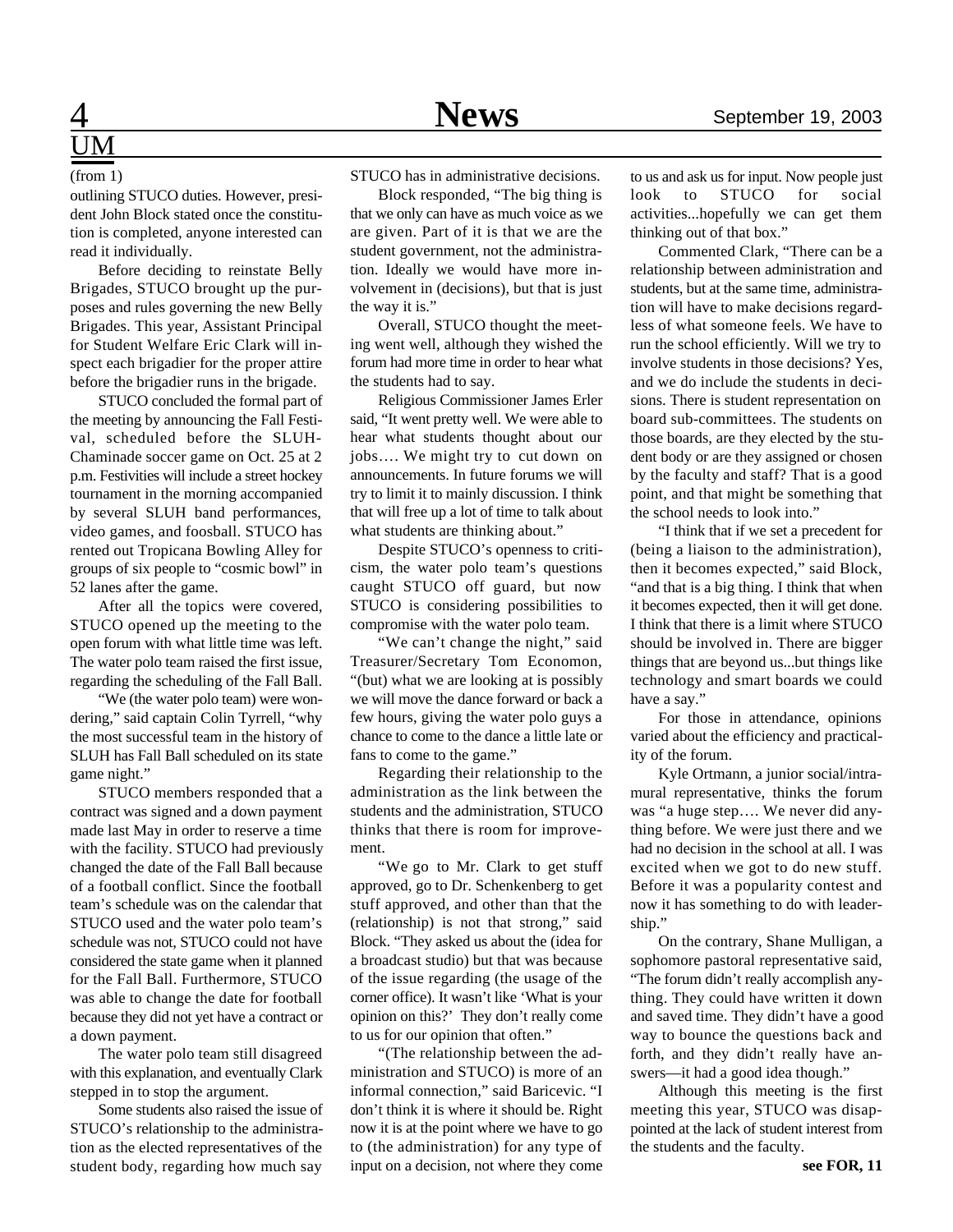### **Kevin Gier, Tim Huether Reporter, Core Staff**

D ing, ding, ding! No, that is not the sound of the bell for classes to change. It marks the opening of St. Louis U. High's new Investment Club.

Moderated by Micro/Macroeconomics teacher Peggy Pride, the club was originally the idea of junior Byrne Hobart. After discussing the idea of a club with Pride, Hobart organized a mission for the club and several events.

Hobart has extensive experience in investment already. "I have been picking my own stocks since I was 11; I manage my own portfolio; I manage some of my dad's money, and some money for some of his friends. I also work for an investment company right now, and I do some

### **Tim Huether Core Staff**

H vised by the faculty earlier this cal-**T** omeroom activities, a program deendar year, is coming to your homeroom. On upcoming Mondays during homeroom, students will take part in a fun activity that aims to liven up the morning.

As senior homeroom teacher Myriam Aliste explains, "(The purpose of homeroom activities is) to make homeroom more fun for the students, to start the day in a better mood, and to get to know each other better." Homeroom activities will also give the homeroom representatives an opportunity to exercise more leadership in the SLUH community.

"If the homeroom reps were (organizing the activities) then it would be a chance for them to exert a little leadership, which is one of the things that we were trying to do this year," said Principal Mary Schenkenberg.

The homeroom representatives and students will alone be responsible for organizing the homeroom activities. If the students and the representatives do not like the idea and stop organizing it, then the program will be discontinued. The

## September 19, 2003 **News** 5 **Sports News**Investment club forms new bon

analysis for them. I have spoken for an investment book club twice, and I did a guest lecture at New Mexico State University last spring." said Hobart.

"What we are going to do is an Internet game, the Investment Challenge, that gives teams of students \$100,000 and allows them to invest it in any way they want," Pride said. She added that the students could put the fictional money into stocks, bonds, futures, buying stocks on option, or anything they please.

Hobart said, "Eventually it might be fun to invest real money in the market and have the club make investments on its own," said Hobart.

Pride explained that the goal of the club is " to educate the students and make them aware of what the stock market really is. There's been some myths about

activities are not being forced onto the students and reps.

Homeroom activities will only be for sophomores, juniors and seniors. Therefore, Monday was chosen because the freshmen are in prayer service during homeroom. Schenkenberg and homeroom activities organizer Suzanne Walsh agreed that the freshmen seem to have the most going on in their homerooms, with senior advisors organizing things. Schenkenberg and Walsh both felt that the time would be more beneficial to seniors, juniors, and sophomores, because their homeroom is often less exciting.

"The freshmen have a strong program going right now with the senior advisors, and the senior advisors have some activities for the freshmen," said Schenkenberg, "(Monday) would be a time when the (seniors, juniors, and sophomores) would all be together,"

Examples of activities include putting on a frozen t-shirt fastest and attaching the most clothes pins to one's face. Seniors, juniors, and sophomores will all take part in the same activity on the same day.

The first contest was initially scheduled for this Monday, Sept. 22, but has

it, so I want to give the students some basic knowledge." She said that while no real field trips to area brokerage firms have been made, several parents who work in the financial business have expressed their wish to be guest speakers at meetings to get an insider's perspective.

 Hobart said, "Talking to students, I found that there were a number of students who were either interested in the market already or who would like to know more about it."

The Investment Club will meet today at activity period in room 215c for an informational meeting. Anyone who has ever wanted to yell out "Buy! Sell!" is welcome to attend.

"I think we have a lot of potential (as a club)," said Hobart, "It is a club that can have interests from a lot of people."

# Monday is fun day in homeroom

been moved back at least a week. It was postponed because, at a meeting with homeroom reps Tuesday morning, Schenkenberg and Walsh did not feel they received enough feedback from the students. Immediately after Walsh finished proposing her idea, the homeroom warning bell sounded. She felt that the best decision was to wait another week and hear what the reps had to say about the idea. The representatives received a survey, and Walsh awaits their return.

Of the ones received by lunchtime Thursday, most were complimentary of the activities, saying that homeroom is too dull now and could use some more excitement. The surveys encouraged Walsh that this is a good idea and she believes that she will receive ample support from the student body because of the positive feedback of the surveys so far.

Walsh said, "So far all of the guys have sort of said 'I think it's a great idea, homeroom is pretty boring now and anything we could do would be neat to get it up and running and doing a bit more stuff in it,'" said Walsh.

Meetings will be held occasionally where ideas will be discussed for future **see FUN, 6**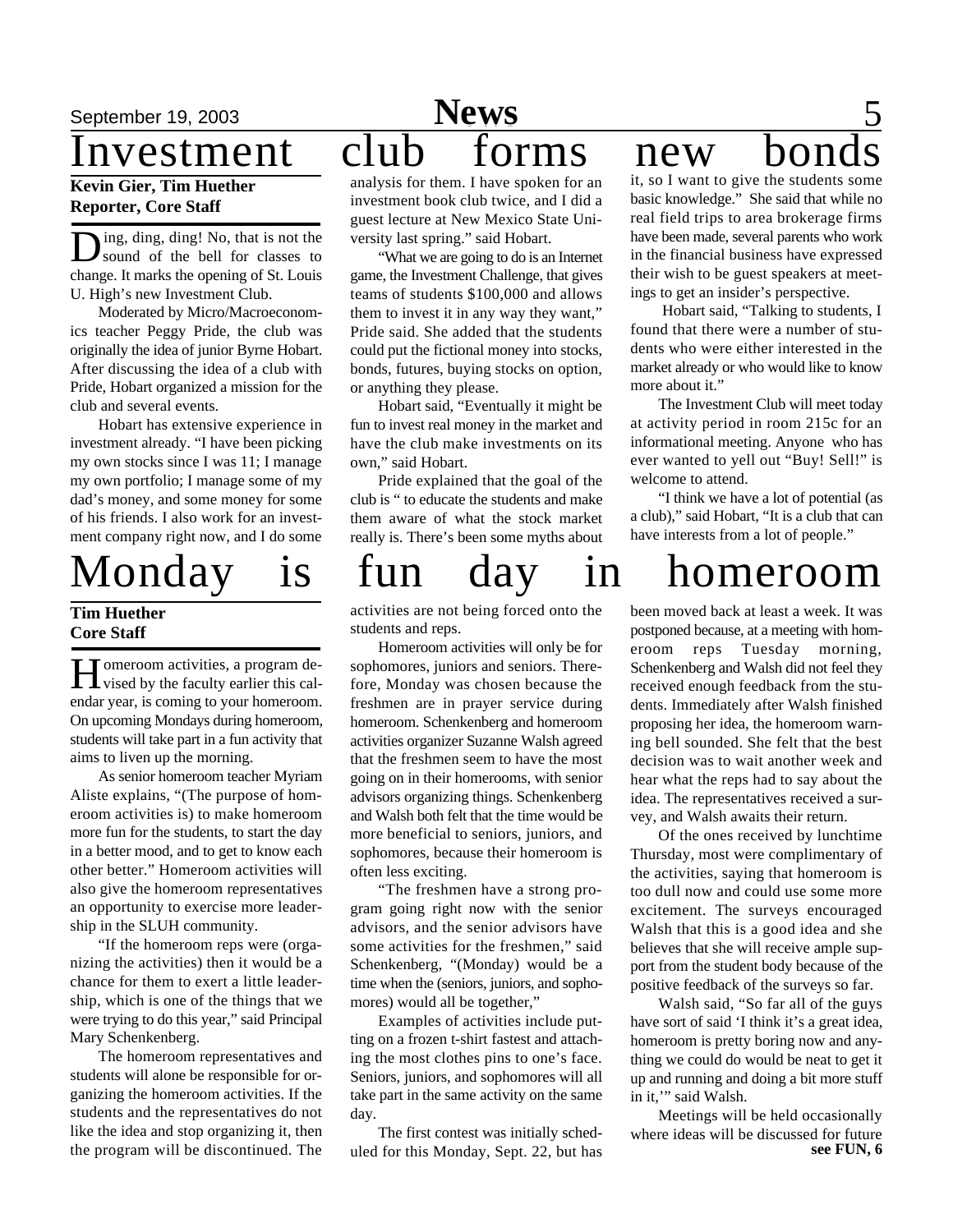# 6 **News** September 19, 2003 Marincel spends summer doing math research

### **Matt Angeli Reporter**

This summer, senior Joe Marincel<br>was one of 36 St. Louis metro area his summer, senior Joe Marincel students selected for the opportunity to be in the Students and Teachers as Research Scientists research program (STARS). In the program, Marincel worked on a research project with Dr. Probhakar Rao, of the University of Missouri-St. Louis's Department of Mathematics & Computer Science.

Marincel's research paper centered on number theory. He looked at different lines and curves and defined a group structure for them. Marincel worked the equation of the elliptical curve. The equation is  $y^2 = X^3 + AX + B$ . "It's kind of hard to explain," Marincel said.

The STARS program gives high school juniors and seniors an opportunity to work with professors on independent research projects. The students work on independent research projects while the professor is present to help guide the students. Along with the research papers, the students interact at career workshops, tour scientific enterprises in St. Louis, and attend lectures.

### **FUN**

### (from 5)

activities. If a representative from a homeroom is not available to make it to the meeting, then he will be able to talk to his class's coordinator. The class coordinators will then inform such representatives as to what they missed at the meeting. Aliste is the senior coordinator, Walsh is in charge of junior events, and social studies teacher Robert O'Connell will head things up for the sophomore class.

There will be another meeting before school sometime next week involving Walsh, Schenkenberg, and the homeroom representatives again, the idea will be discussed further, and students will have the opportunity to voice opinions. After that meeting, the future of homeroom activities will be more certain.

On UMSL's website, Ken Mares, Associate Director of Science Education Programs at UMSL, said, "They write technical reports and orally present their results in seminar format."

This year's STARS program, "Experiencing the Scientific Enterprise," was held from June 16 to July 25 at UMSL. Although the work-hours that individual students put in towards their projects varied, Marincel would sometimes be hard at work from 8 a.m. to 8 p.m.

Some 36 students from 20 high schools in the St. Louis metro area attended the STARS program. Teachers came from Northwest, Wentzville Holt, Westminster, and Central Visual & Performing Arts. Mentors came from UMSL, St. Louis University, and Washington University-St. Louis. STARS was sponsored by Solutia, Inc.

Explaining how he received the opportunity to participate in the program, Marincel said, "I just applied."

# STUCO gets new Billiken costume from Mothers' Club

### **Brian Fallon Assistant Editor**

The St. Louis U. High Mothers' Club<br>has donated a new Jr. Billiken head to The St. Louis U. High Mothers' Club STUCO. The old head has received much

use in the past, as indicated by its blue tint from the years of body paint exposure. The Mothers' Club also purchased another head for their own use at events including Sneak Peek and Cashbah. K i n k a i d



**Uppity new Jr.Bill, right, challenges oldie, left.**

for the weekend." Because it was raining during part of the football game, STUCO feared the head would be ruined if it got wet.

STUCO plans to reveal its Billiken head on Friday at the varsity football

game against Chaminade.

The new Billiken head also has many features that make it better than the old head. It features a ventilation system at the top of the head, with a fan powered by a ninevolt battery.

Karacter from

O'Fallon, Mo. produced the heads. The company has made more notable characters such as the St. Louis Cardinals' Fredbird, and St. Louis University's Billiken mascot.

Mothers' Club president Sally Cherre was involved in the purchase of the two heads and assorted costumes. She explained, "We wanted to do something to market SLUH."

"We got (the head) for the Parkway West game," said Sports Commissioner Brian Heffernan. "We decided not to use it Heffernan added, "The weight's distributed a lot better than the other one."

The price for one Billiken head was \$585, but the total purchase, including two heads and a jumpsuit totaled \$1,453.

Heffernan believes the new cranium will provide supernatural assistance to Jr. Bill athletes. He said, "We are expecting a boost in the ability of our players to run faster. We haven't found if (the helmet) makes them kick harder, or throw farther, but for some reason it makes them run faster and jump a little bit higher."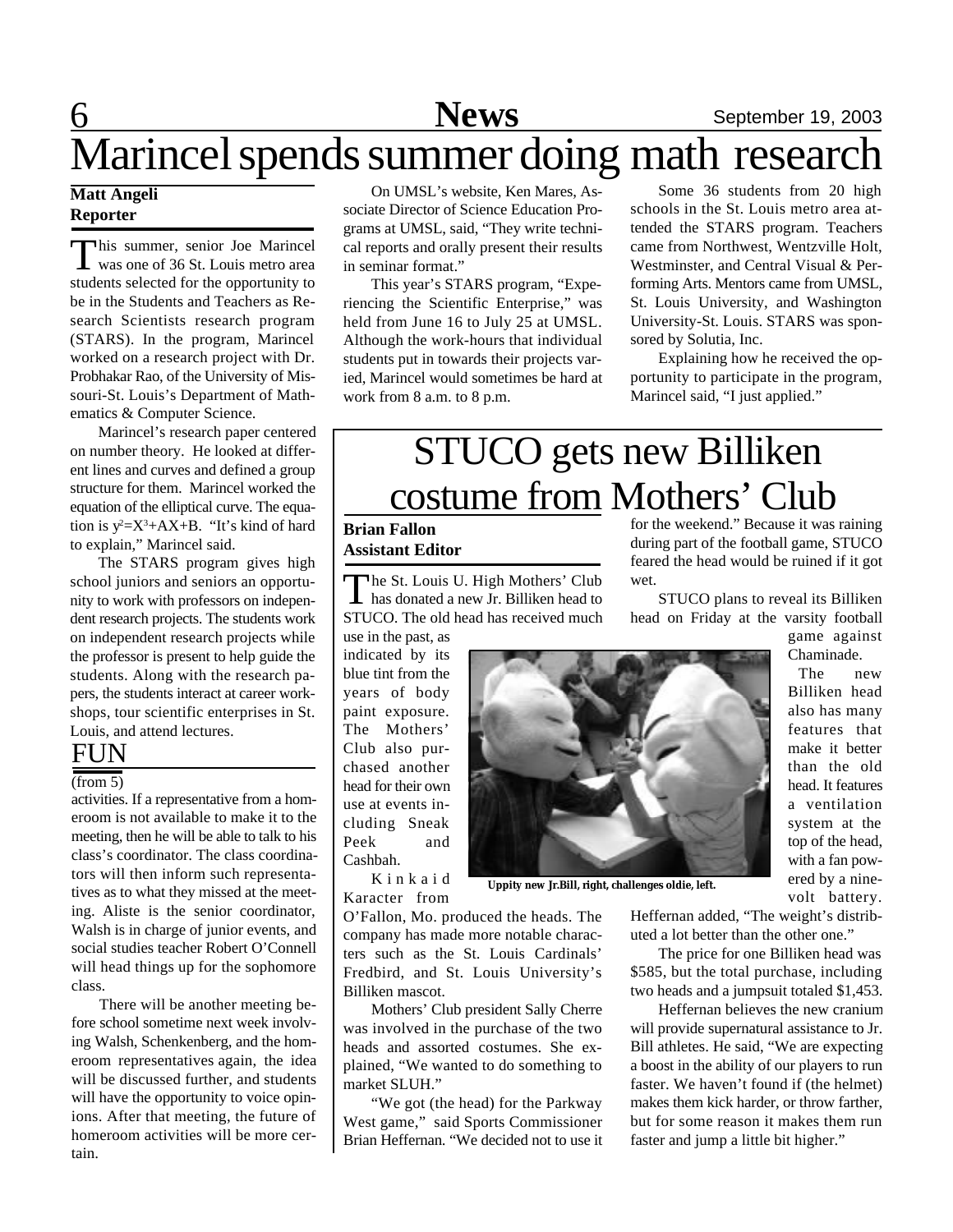## September 19, 2003 **News** 7 Footballbills corral the Parkway Longhorns **Sports**

### **Greg Fox Core Staff**

Call it first-game jitters. Maybe it was<br>
a lack of varsity experience, or maybe all it first-game jitters. Maybe it was just a powerful Riverview Gardens team. Whatever the reasons for the football team's loss in the first week and being held to 3 rushing yards, they weren't there last Friday, as the Jr. Bills shut out the Parkway West Longhorns, 19-0.

As the Jr. Bills offense prepared to take the field, they hoped the opening kickoff wouldn't be a preview of things to come. Tim Beishir sustained a grade 3 concussion, and as a result, he was taken to St. John's hospital Friday night. Concussions are graded from one to three, with three being the highest. Beishir was released from the hospital Saturday afternoon and returned to school on Monday. Though he has experienced short-term memory loss, Beishir said that "little things from (last) Friday night" are beginning to come back to him. Head coach Gary Kornfeld reported that Beishir is not practicing.

The second play, however, turned

out much better. Sophomore sensation Stephen Simmons took the handoff and cut up the field for 20 yards. This would be his first of 32 carries on the night, on which he would torch the Parkway West defense for a total of 264 rushing yards, a new school record. Simmons broke Renato Fitzpatrick's ('97) eight-year old record of 244 rushing yards in a game.

"The offensive line did a great job," said Kornfeld. "We probably ran the inside and outside zone against Parkway West as good as we've ever run it in my career here. Obviously Stephen Simmons has a lot to do with it, because he reads things so well." Kornfeld cited Simmons' best attributes as his ability to read plays, his vision, his low center of gravity, and his strength. Kornfeld feels that these attributes combine Simmons to make "a heck of a running back."

Kornfeld said, "I don't expect him to go out every week now and run for 200 yards, but I don't expect this to be his last good game, either."

After the defense shut down the West offense for a three and out on their opening drive, the Jr. Bills received the ball on

their own 25. They proceeded to drive down the field on mostly rushes with a few passes sprinkled in. They stopped at the Parkway three-yard line and kicker Tim Simon took over from there. Simon kicked a 21-yard field goal, his first of two in the game, giving him five on the season. Simon leads the team in scoring with 16 points (5 FG, 1 XP).

On the ensuing Parkway possession, the 'Horns started to put together a drive, making it across midfield and into SLUH territory. Captain linebacker Jeff Howenstein put an end to the drive, picking off a pass and returning the interception almost the entire length of the field for what most thought was a touchdown. The play, however, was called back on a penalty. The Brickwallbills picked off another pass and forced a fumble during the game.

The Bulgerbills took over deep in their own end and began to drive. The drive nearly stalled on the Longhorns 40 yard line, but sophomore fullback Chris Hoffman came up with a key run on fourth and inches to keep the drive going. The **see PIGSKIN, 10**

Martel gets 200th win, team wins CBC tourney

### **Kyle Poelker Reporter**

For the first time in 23 years, the St.<br>Louis U. High Soccerbills are the Tor the first time in 23 years, the St. CBC Tournament champions. Starting with their solid tie against the Cadets of CBC in the tournament's premier matchup to open the tournament, the Jr. Bills never stopped, capping the tournament with impressive shutouts of MCC rivals DeSmet and Vianney.

Coming off an emotionally-charged comeback tie against archrival CBC, the Jr. Bills were looking to end their scoring frustration against lower-ranked DeSmet on Thursday, but the chances did not come early nor often. The game remained static throughout most of the first half, with basically a midfield battle between the two teams. Near the end of the half though, the Jr. Bill offense began to exploit the defense's holes when junior Paul Eschen drove towards a goal and ripped a shot that was barely saved by the Spartan goalie. Just minutes later, another Jr. Bills scoring chance was lost on a controversial



**Forward Andy Leindecker drives deep into DeSmet territory.**

no-call on what appeared to be a DeSmet handball in the box, which would have been a penalty shot for the Jr. Bills. Thus, the Martelbills trudged into half-time scorelessly.

> They built off their somewhat strong end to the first half with John Kornfeld rifling a shot narrowly over the crossbar in the half's opening minutes. From then on, the Jr. Bills' shots became increasingly accurate and, 15 minutes into the half, Tim Wier opened up the scoring with a brilliant goal in the upper half of the netting. Sophomore Zach Wies kept the goals flowing with a rocket from the 20 yards out about eight minutes later. Pat Miller finished up the day's scoring with a headball near the game's end that put the game's final score at 3-0 clip the Jr. Bills.

With a firm win under their belts,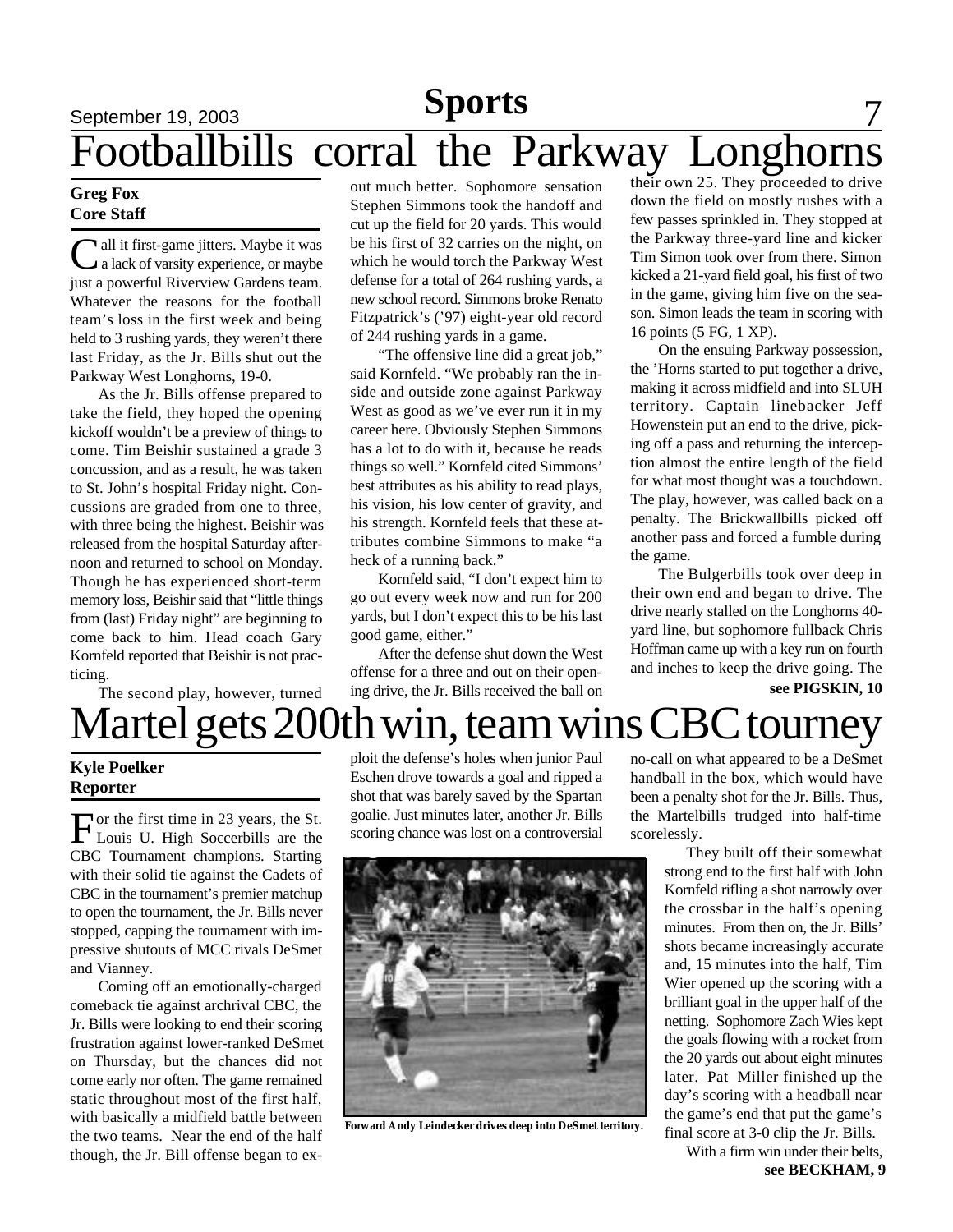# $8 \overline{\smash{\big)}\ 8 \overline{\smash{\big)}\ 2 \cdot 2 \cdot 2 \cdot 4 \cdot 4 \cdot 4 \cdot 4 \cdot 4 \cdot 4 \cdot 4 \cdot 4 \cdot 4}}$  September 19, 2003 H2Obills top Kirkwood, DeSmet, Pkwy South

### **Dave Marek Reporter**

Relentless as ever, the St. Louis U.<br>Rhigh water polo team continued to elentless as ever, the St. Louis U. prove that water polo is a high scoring game by defeating Kirkwood 19-7, Parkway South 11-2, and DeSmet 17-6. Mimicking General Sherman's march to the sea, the Polobills declared total war against their opponents, leaving in their wake a trail of the opposing teams' stunned goalies, confused defenses, and stifled offenses.

Although most SLUH students were busy sleeping late into the afternoon on Friday, there was no rest for the wicked as SLUH was busy chasing their goal of a championship season.

The Polobills once again drew first blood after a goal from junior Tim Heafner on a pass from Colin Tyrrell after drawing a kickout on the Kirkwood defense.

Not to be outdone, Kirkwood immediately answered the Polobills' goal and tied the game 1-1.

Despite this show of strength by the

Kirkwood offense, the Kirkwood defense proved incapable of stopping the speed and muscle of the Speedobills, allowing senior captain Nathan Harris and Heafner

to score two consecutive goals e a c h . Kirkwood added another goal, and the first p e r i o d ended with the score 5- 2.

In the s e c o n d quarter, the

**Colin Tyrrell springs up for a cobra shot against Kirkwood.**

inders," said head coach Paul Baudendistel.

Kirkwood would try their best to combat the SLUH scoring blitz, but by the end of the half,

t h e Polobills led 12-5.

The Polobills continued to dominate in the third quart e r . SLUH's first goal of the qua rte r

Baudbills' depth and stamina was undeni-

scored two goals.



came from a skillful cross goal shot by senior Brad Witbrodt that the Kirkwood goalie had no chance of saving. The Kirkwood defense then made the mistake of leaving junior Tim Szewczyk unguarded in front of the goal, which allowed Szewczyk to add a second goal to **see FAVORITES, 10**

# XCbills stumble to fifth at Findley Invite

### **Henry Samson Reporter**

**P**anic, confusion, mass hysteria: words<br>like these would be suitable for delike these would be suitable for describing the start of every racer at McCluer North High School last Saturday. In a field of 39 teams, a runner can not only anticipate a hectic start, but also must get out fast if he wants to establish his place in the race without getting choked up by the sea of runners. In addition to the enormous numbers of people racing, the starting blocks are not even a yard wide. Add to the mix parents, spectators, and judges and you have one crazy start.

The varsity team did not accomplish what they had intended, placing fifth as a team in the varsity race. But in what was considered an off day for most of the varsity team, two runners shined. Ben Murphy-Baum placed second on the varsity for the second week in a row, finishing with a time of 17:18 for 25th place and a medal.

"The offense was clicking on all cyl-

able as SLUH scored seven goals on the helpless Kirkwood defense. This scoring rally was led by Heafner, who scored three of his astonishing seven goals in this period, and senior Andy Withington, who

"I'm happy about my overall performance, but I think I need Stephon Simmons to show me how to sprint at the end of a race," said Murphy-Baum.

But the standout SLUH performance of the day was by Danny Meier. Meier, who had been called up to race varsity in order to replace Andrew Linhares, ran a relentless pace and finished first on the team in 19th place, also medaling.

Unfortunately, the rest of the varsity squad had an off day. Alex Muntges, while on pace to run spectacularly with the lead group, tripped and fell after the two-mile mark. When attempting to get up, an unidentified runner from Jefferson City kneed Alex in the head, causing him to drop out of the race immediately.

The team also took a hit from the absence of number two runner Linhares. Linhares had hurt his hip earlier in the

week, to the point that he was not able to jog without pain. The decision was made to pull Linhares in hopes that the injury would have proper time to heal.

The rest of the varsity, which included seniors John Oliver, Dan Flanagan, Chris Arb, and junior Henry Samson, ran poor races, but are hopeful about the next two meets.

SLUH asserted its dominance on the JV level once again by placing 16 medalists out of a possible 30, taking six of the top ten spots in the race. Joe Carlson led the troops by placing second with a time of 17:35. Because of his race, Carlson will be moving back up to race varsity at Sioux Passage tomorrow.

 After Carlson, lines of blue and white were broken up only by the occasional opponent. The depth on the JV level is a great thing to have, especially in such an unpredictable sport. **see F-16, 10**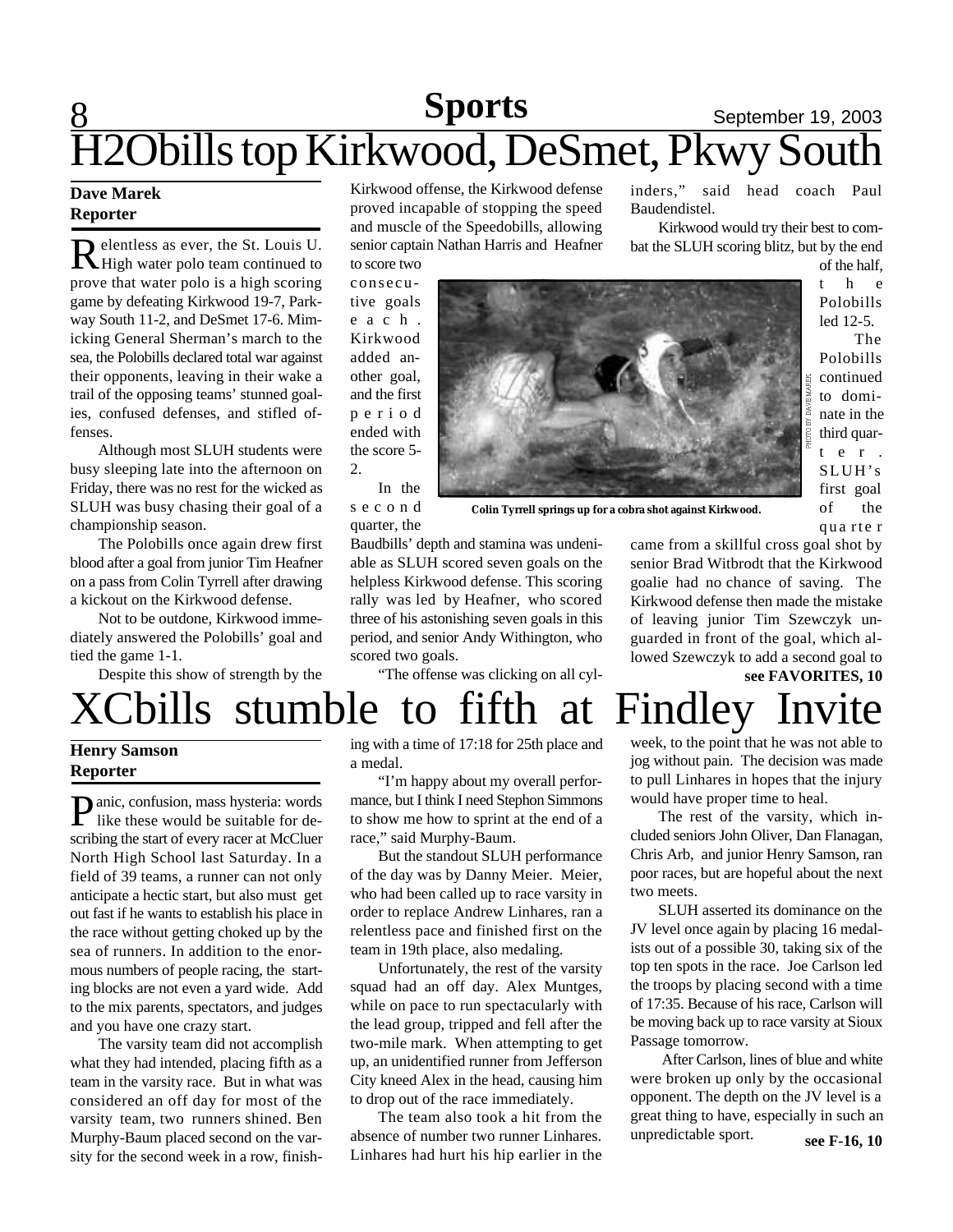# **Sports** 9 9 9 9 9 9 9 9 9 9 1 1 2 2 2 3 9 9 1 2 3 4 3 4 3 4 4  $\sigma$ intramurals begin 2003-04 season

### **Sean Powers Reporter**

This week marks the start of the 2003-<br>04 intramural season and the beginhis week marks the start of the 2003 ning of every homeroom's "quest for the cup." This is the second year of the yearlong intramural program at St. Louis U. High.

Coordinator David Barton said, "The program is set up to give both athletes and non-athletes the chance to get involved."

During each season there are both physical and mental events to challenge students from each homeroom. The events are on the second year of a two year rotation of events; therefore next year the events will change.

The fall season started Monday during activity period with music trivia, with enthusiastic participation from every junior and senior homeroom. Music trivia consisted of three rounds of sound clips. From round to round, the sound clips became progressively shorter, featuring songs from the 1950s to modern day. To be considered correct, homerooms had to

### BECKHAM

#### (from 7)

the Jr. Bills last Saturday faced the final game of the CBC tournament, with the title on the line. They needed to win, and they needed to win big to have a shot at the tournament title. The Jr. Bills didn't succumb to the pressure; they flourished and came out of the gates quickly with a Germanese goal in the first ten minutes off a rebound shot, and then one minute later, Miller scored his second goal of the tournament to make it a 2-0 Jr. Bill lead.

"We really came out quickly tonight," said coach Charlie Martel. "From the start tonight, our guys were ready to go."

Senior Dave Mueller added a third goal shortly thereafter to extend the lead to 3-0, and there was no chance of comeback for the Griffins. The Jr. Bills failed to extend their lead any further, and the game ended with a 3-0 Jr. Bill victory.

"It was a great win for our team," said senior Joe Germanese.

The win gave the Jr. Bills the CBC

guess both the song title and musician. The top five homerooms from each class

went on to the final round during following activity p e r i o d when they competed for the music trivia championship. Wednesday was music trivia for freshman

and sophomores with the championship round being held on Thursday. M219 won the trivia between the sophomore homerooms, while M109 came out victorious among the freshman homerooms.

"Freshman participation was great. It gives them a chance to experience other events during activity period," commented Barton.

In a few weeks, the fall season con-

Tournament title because of their combined total goals, record, and two recorded shutouts. The win was also head coach Martel's 200th.

"It was a great accomplishment for this team and to do it for Martel's 200th win was awesome," goalie Bart Saracino said. It was also the first CBC Tournament win for the SLUH Jr. Bills in 23 years.

With a great deal of momentum, the Jr. Bills steamrolled into the midweek matchup with the JFK Celts Wednesday at the stadium, and they plowed right through the Celts. Behind the solid netplay of senior Ben Brockland, the Jr. Bills scored their first goal 7 minutes into the game with a Tim Wier laser, and just minutes later Germanese added the team's second goal in the first fifteen minutes. The Celts had nothing left to give and folded on the field in front of the Bills, who took advantage and scored three more goals to extend their lead to 5-0, a trounc-

tinues with the SLUH Olympics. Students will engage in physical activity with

> the homeroom relay races. The champion homeroom of each class will face off against the Faculty All-Stars to cap off the event.

> After the SLUH Olympics, the winter intramural season begins. The season includes five-on-five basketball and movie trivia, providing homerooms the chance to advance their rank and increase their point total. The spring season is the busiest of the intramural competition seasons, with

events from the Mental Meltdown to weightlifting.

Barton added that this year homerooms are "competing for intramural championship T-shirts as well as fighting for the fortune and glory of the IM cup." For more information on this year's intramurals, including current standings, visit the website at www.sluh.org/ intramurals/index.html.

ing of the Celts.

So with a CBC tournament title in hand and a solid win over a somewhat quality team, the Jr. Bills storm into their St. Charles part of the season with a game against Ft. Zumwalt South on Thursday and a game against a solid, small-school opponent, St. Dominic, on Saturday. The Jr. Bills look to continue their dominance this season, with their sights set on another MCC title.

# *PN* NIGHTBEAT

*SLUH'S SOCCER TEAM BEAT FORT ZUMWALT SOUTH 3-1, WITH GOALS FROM SENIORS JOE GERMANESE AND DAVID MUELLER.*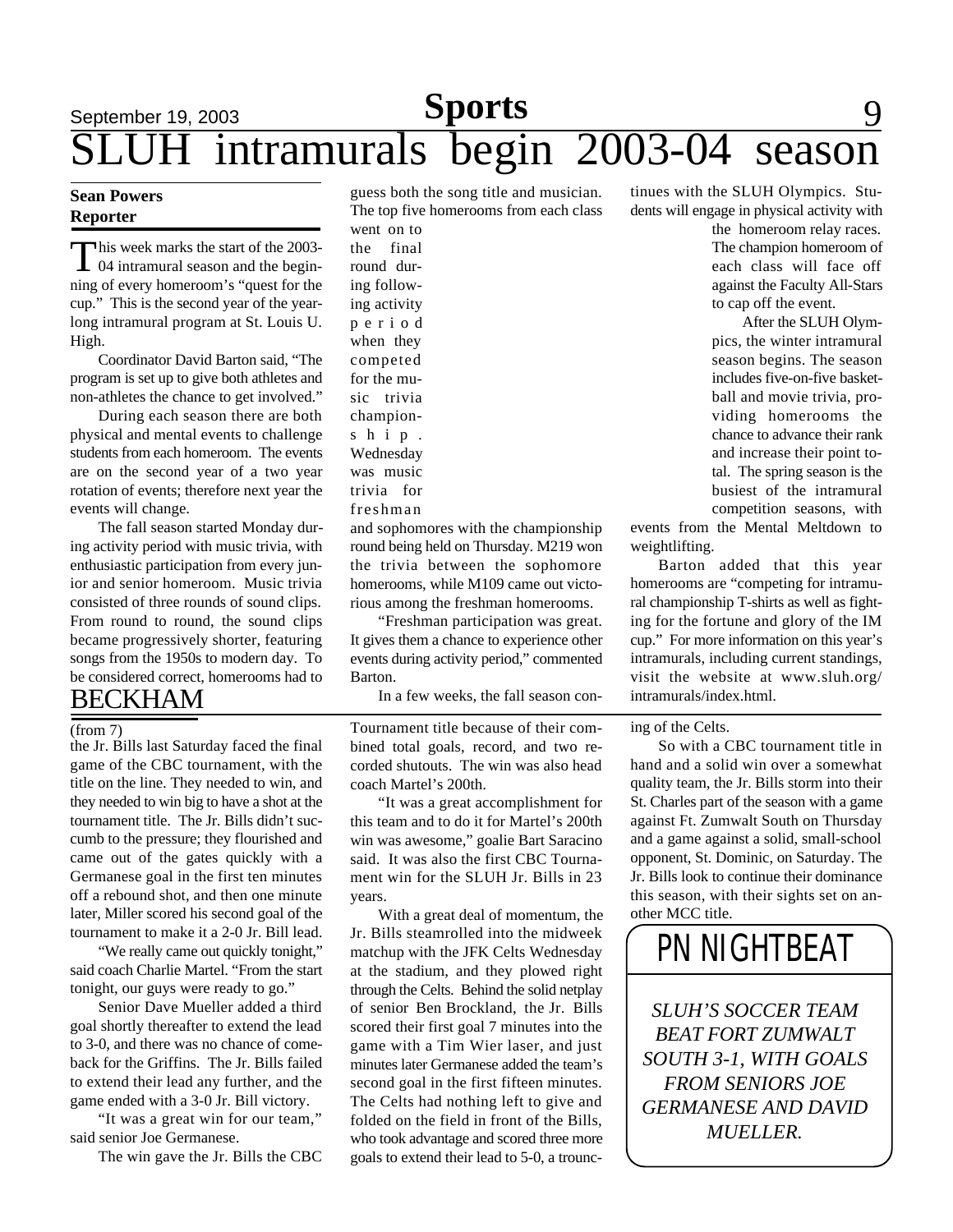## 10 **Sports** September 19, 2003 PIGSKIN

#### (from 7)

Bulldozerbills continued to march on, and Hoffman capped the drive with a 31-yard run up the field and into the Promised Land for six points. Simon's extra point was blocked, setting the score at 9-0.

After another failed West drive, the Jr. Bills took over with a little over a minute left. On the last play of the half, it looked like Simmons might break for a touchdown, but he was dragged down at the West 22. The Jr. Bills went into the locker room up 9-0.

The Jr. Bills began the second half on defense, and after another three-and-out for the Longhorns offense, they were forced to punt. Captain Brent Harvey broke through the West line on the punt and flew into the backfield, nearly blocking the punt.

The offense took over at the 35, and Simmons led them to the end zone, cutting in and out of defenders' arms for successive runs of 17 and 37 yards, which resulted in his first varsity touchdown. Simon added the extra point, making the score 16-0.

West received the ball and almost drove into SLUH territory, but the defense, led by captains Howenstein, Harvey,

### F-16

#### (from 8)

The freshmen started off their XC careers on Saturday in an equally race. Pete Heagny was first to cover the 2.4 mile course in a time of 14:20, good enough for a 4th place finish. Not far behind was Nathan Benet with a 7th place finish. Although the team finished behind Jeff City in the team division, many good things to come were witnessed on Saturday. Commented coach Linhares, "We've loaded up again on the freshmen level."

The Kenyanbills run tomorrow at the Sioux Passage on the infamous hill called "Manmaker." The varsity race kicks off the day at 9:35 a.m. Come and support your mates at what should be one of the most grueling races of the year. Directions can be found at www.sluh.org/xc/ xc.htm under the "Schedule" icon.

and John Block, stopped them a yard short. On the punt, Harvey again broke through, and this time, his near full-extension dive blocked the punt, giving the Bills excellent field position at the West's 40.

Simon added his second field goal, putting the score at its final, 19-0. Simon later attempted a 52-yard field goal, a yardage NFL teams rarely attempt, and narrowly missed wide left.

Simmons, however, was not done. Late in the fourth quarter, with the game all but won, Simmons broke open for 24 yards, giving him the school single game record 264 rushing yards.

Simmons deferred credit for his record-breaking performance, saying, "Our line did very well. They played two times better." He also pointed out that the team knew Parkway West's defense.

Howenstein commented on the defense's shutout, saying, "Intensity was

### FAVORITES

(from 8)

his total for the game. Next to score was senior Colin Tyrrell, who slammed a mammoth shot into the upper corner of the Kirkwood goal (see photo on page 8). The Speedobills ended the quarter with a score of 16-6.

The fourth quarter proved to be the nail in the coffin for Kirkwood. Tyrrell, Heafner, and junior Brendan Harris added three more goals to the Polobills' total in the fourth period. Captain Kevin Vincent capped off a great defensive game, taking over for goalie Rick Bettger after Bettger who received a kickout, and saving a shot from the Kirkwood defense. SLUH went on to win the game 19-7.

Despite SLUH's extraordinary offensive performance, many were troubled by their defense. "We should not have given up seven goals," commented Vincent.

Harris cited Friday's day off as the reason that SLUH defense did not display their A-game.

The Polobills continued their warpath on Tuesday and Wednesday in the

the main thing that got us going." He cited sophomore Jim Sansone's play as a standout performance, saying, "He came up huge for us." The team's 4-3 defense, changed from last year's 5-2, has helped the defense's play. As Howenstein noted, "We stop the sweep a lot better, and we can still contain the interior."

Next up for the Jr. Bills is MCC foe Chaminade, a team that narrowly defeated last year's team 6-3 on a last-second touchdown. Chaminade is currently 2-0, and Kornfeld describes them as "a very good ball club." He added that they evenly mix in runs and passes and that they also have a quality defense.

Howenstein commented on Chaminade's running game, saying "They have a tough fullback, a tough running back. We have to stop them."

The Jr. Bills look to hand Chaminade their first loss of the year tonight at 7:00 p.m. in the stadium.

Varsity Conference Tournament at MICDS, defeating Parkway South 11-2 and DeSmet 17-6.

The tournament game against Parkway South was again led by Heafner, who scored four goals overall in the game. Paul Guest also performed phenomenally; at one point, Guest made a series of two saves without clear vison due to an out of position contact lens.

Despite playing a game the night before, the Polobills proved to be unstoppable in their next tournament game against DeSmet. The SLUH seniors were invincible in this game. Tyrrell led the team with four goals and two assists, followed close behind by Withington, who added three goals and an assist. With two goals and an assist, Vincent had his offensive break-out game.

Although the Spartans tried valiantly to halt the unrelenting flow of goals from the Polobills' offense, they were unable to shift the game in their favor, and SLUH won, 17-6.

This week, the team plays in the Varsity Conference Tournament.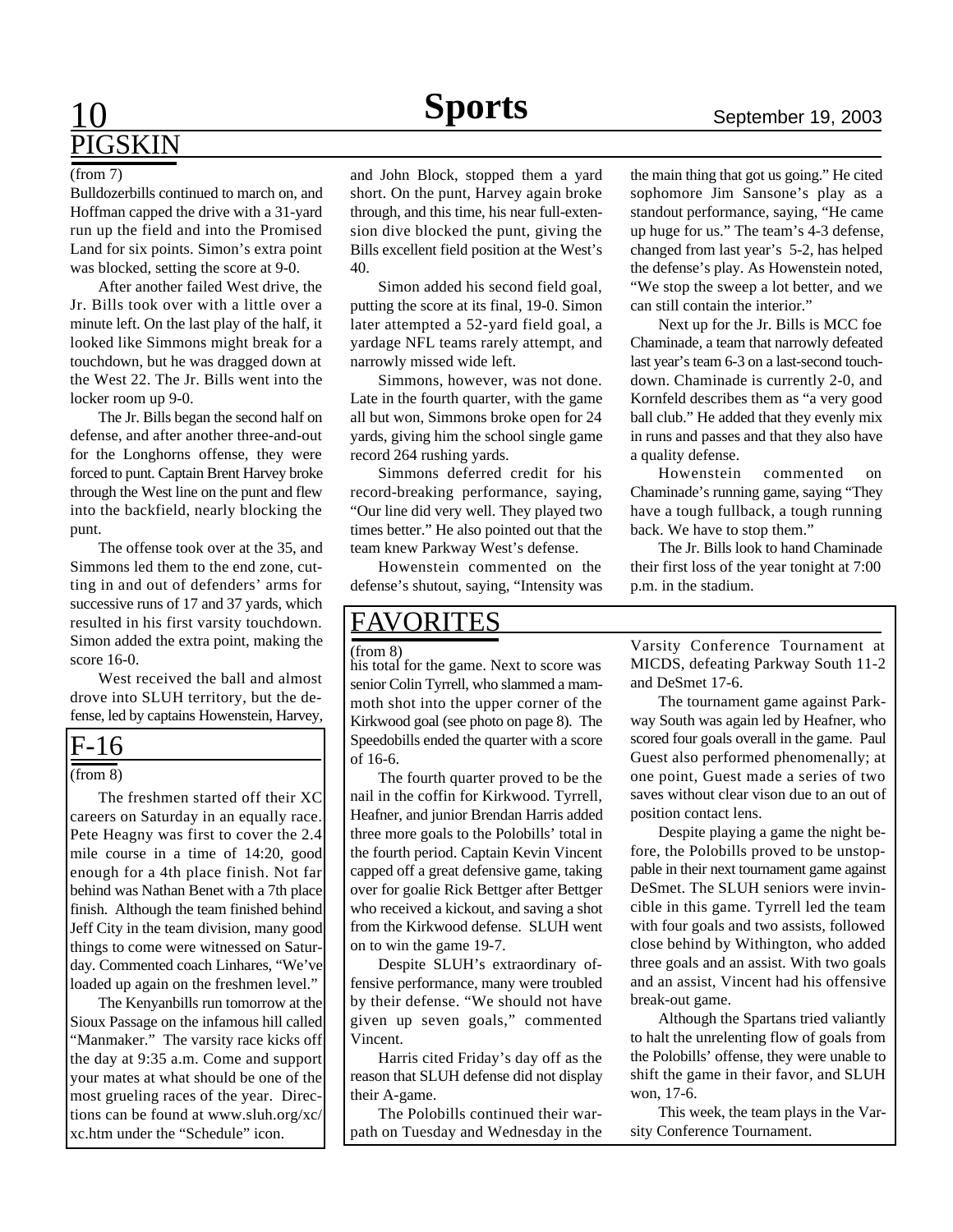PETTIT

inspire those young men who will use this room."

Pettit also challenges the students who use the weight room, on his plaque in an inscription that reads: "As you strengthen your body, strengthen your heart by always being a man for others. Remember that this life is but part of a greater journey, so be sure to live your life every day, and make a difference in other's lives."

Pettit's involvement with the SLUH

### FOR

### (from 4)

STUCO Moderator Brock Kesterson said, "The attendance part really disappointed me. Other than the moderators and the teachers who were supposed to be there, there wasn't a great turnout from the faculty or students," said STUCO moderater Brock Kesterson. "I think that it is important to show up to show interest in the school and see what the students have to say. It isn't just a student forum: STUCO puts it together, but all of the leaders of the school are supposed to be there…. If there are any problems, concerns, or issues, this is the perfect time to tell (those concerns). That goes for students or teachers."

 Said Block, "I am not neccessarily disappointed now, but I will be if I hear complaints from people one, two weeks from now about things discussed in the forum. I will be disappointed if I hear complaints, especially from teachers, about Belly Brigades, because it was clear that we had the chance to talk about it."

"I wasn't as disappointed," said Baricevic. "I knew ahead of time that people like staying on the outside and letting other people do it. I think that it is about quality, not quantity. I think it is worth it if only 20 people came with ideas."

STUCO further discussed the topics raised at the forum at their STUCO meeting last Tuesday, and they are still planning their newsletter containing the forum minutes.

(from 1) community began in 1992 with his participation in the SLUH Fathers' Club during the freshman year of his oldest son, Tom, '97.

> "The spirit of 'men for others' is so vibrant here," said Pettit when asked about what first attracted him to help out at SLUH. "The environment of SLUH lends itself to giving back to others."

> By his son Tom's senior year, Pettit was offered the position of vice president of the Fathers' Club. In 1998, he became the president of the Fathers' Club, a position that he held until 1999. During his tenure as president, the Fathers' Club started the Loyola Academy service program, succeeded in bringing the first and only female speaker (Janet Evans) to the Father-Son banquet, and supported numerous SLUH activities, such as Cashbah, the Father-Son Golf Tournament, and Thanksgiving service projects at the St. Francis DeSales parish.

> On Sept. 28, 2001, Pettit was admitted into the hospital because of severe back pain and dehydration, and after three days of tests, he was diagnosed with multiple myeloma, a cancer of the bone marrow in which a type of white blood cell multiplies uncontrollably. Consequently, other blood cells are not produced in sufficient numbers, resulting in an increased risk of infection and bleeding problems.

> Following his diagnosis, Pettit began a regimen of chemotherapy in hopes of shrinking the cancer. By February 2002, he had undergone 96 hours of chemotherapy a month to eliminate all cancer cells before a stem cell transplant. The transplant succeeded, and Pettit's cancer went into remission.

> However, in December 2002, his remission ended, and by January the cancer had relapsed. During April 2003, Pettit's cancer started to relapse rapidly, so in May he took a heavy dose of chemotherapy called cytoxin, which stabilized the progression of the disease. In June, he started taking thalidomide, which can stop tumor growth, and as a result the disease's progress decreased significantly.

> Currently, Pettit takes blood count tests every week and is continuing to use

thalidomide while trying other medicine, because no medicine can counteract multiple myeloma indefinitely. When he exhausts all forms of medication, Pettit will undergo an unrelated stem cell transplant in which stem cells from a different person are used instead of his own cells. Because his doctors have found a perfect match, the surgery has a 30 percent chance of success and could extend his life for 10 to 15 years. At worst, however, his body may reject the stem cell tissue, and he could die of infection.

Despite his illness, Pettit maintains his optimism, and though he tires easily, he "tries to live life every day," an attitude that he attributes in part to encouragement from the SLUH community.

"Before (I got involved in SLUH), I thought SLUH was a wonderful academic institution where I knew my sons would get a great education," recalls Pettit. "As I got involved, I realized it was more of a family."

Pettit is grateful that SLUH has responded in a loving and supportive way to his illness, especially in the last two years. During his son Mike's senior year, the varsity football team dedicated their season to Pettit and presented him with the game ball of the single game that he missed.

"They always cared about me," Pettit remembers. "It was really something special, something I never expected in my life. It helped me; it really boosted my spirits."

*"A granfalloon is a proud and meaningless association of human beings." Quote of the Week*

*—Kurt Vonnegut,* Cat's Cradle